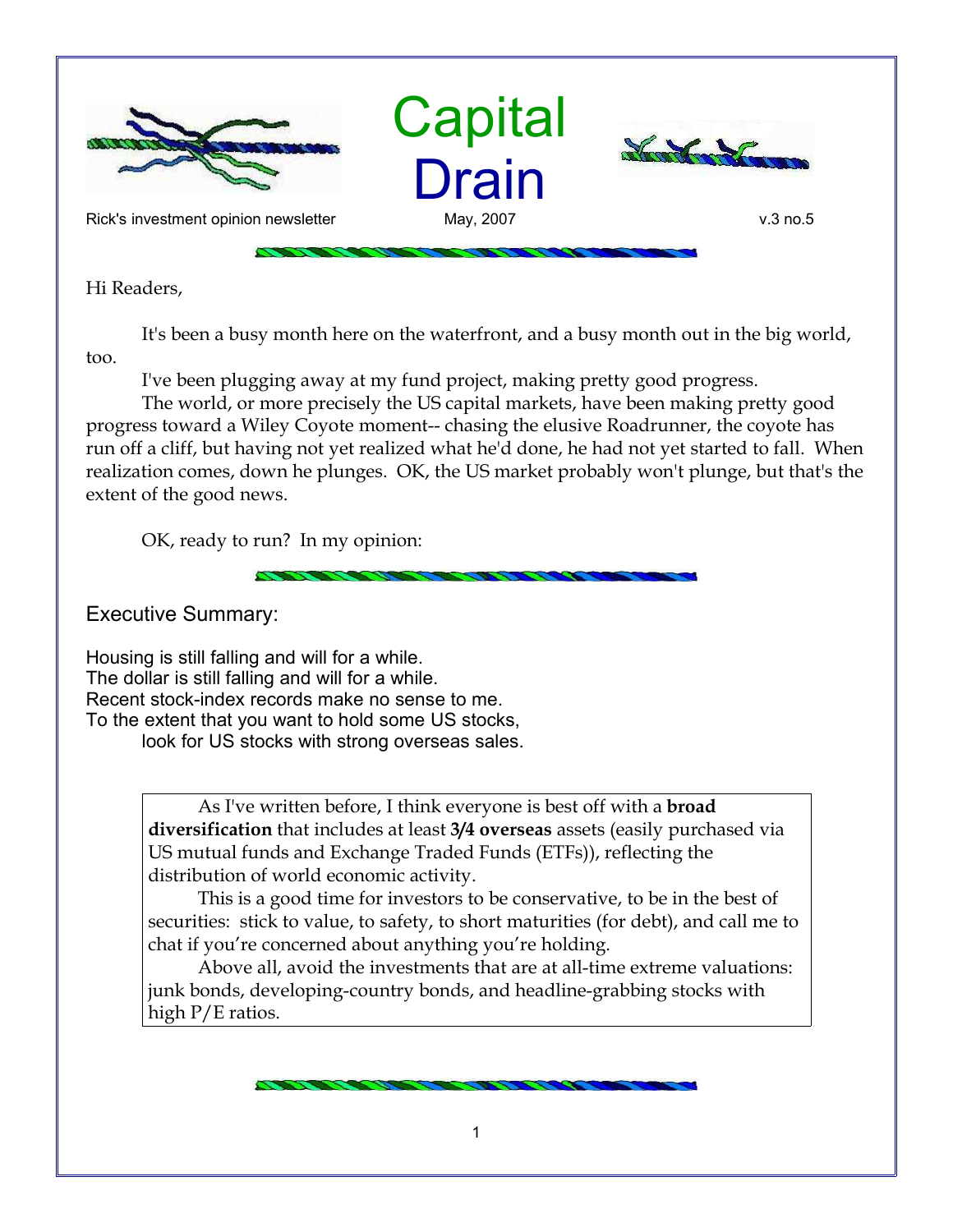## The Details:

I don't watch TV much, so it makes an impression on me when I do see a show. At the gym, not only are there TVs in the cardio room (the bicycles, treadmills, Stairmasters, etc. Understandable to have TVs there, it's boring on those machines) but there's also one in the locker room. There in the locker room, I can hear the sound. At lunch time, it's usually tuned to CNBC, and some of the commentators give me a second cardio-vascular workout.

How do some of these people manage to keep coming on the tube as guest 'analysts,' saying the same old stuff and so often being wrong? OK, they're entertaining personalities, but isn't anyone tracking what they say to see if it's good analysis? No, because that's not really their job; they're entertaining.

Most of them say the usual conventional stuff, and if anyone did challenge their predictive record they'd likely say "everyone else [all the other conventional voices] was wrong too!" Well, yes, yes they were.

Most of them do at least modify their pitch when events have proved them wrong, but they don't modify the biases that made them wrong in the first place.

I've been saying for ages (since the Feb. 2006 letter, at least) that the housing market was in for a correction. It's definitely correcting now, and even the TV talking heads see and say that. They, however, think the worst is past, that recovery will come quickly. I think housing will continue falling for a while, either a slow bleed for a year or a sharp drop if everyone decides "I want to get this house sold before the summer ends."

Fewer houses will get built, fewer new appliances will be bought, fewer kitchens will be remodeled, far fewer cash-out refinancings will be done, and the net effect is a big drag on the growth of the economy. Decreases in any segment ripple outward, reducing demand elsewhere, in a negative-feedback cycle until a new, lower, economic equilibrium is reached.

With a barely-growing US economy, one would think that inflation would be falling, wouldn't one? But it's not. Within the usual month-to-month noise, the inflation that the Federal Reserve watches is staying uncomfortably high, and has been too high for two years (see the May 2005 letter.) The Fed is NOT going to lower interest rates any time soon, because they're not at all convinced inflation is going to fade away. Lower rates are not going to ride to the rescue of the housing market or the overall economy.

In fact, long-term rates (which determine mortgage rates) have been rising. Compared to the inverted yield curve that I've discussed starting about a year ago February, the curve is approaching flat again, as it was in December 2005.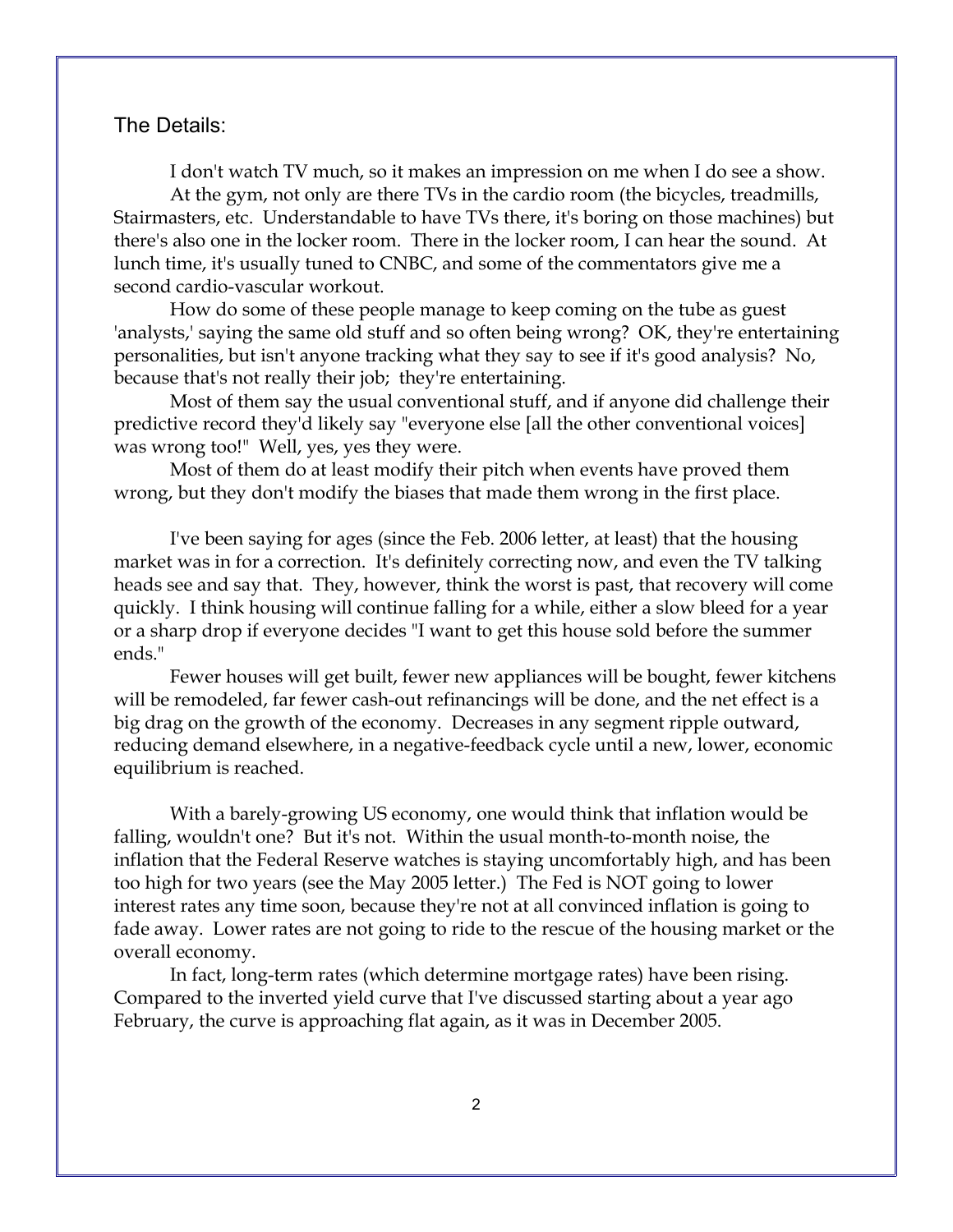

Oh, and the dollar continues falling, an average of 6% per year over the past five years. Since we import so much, that falling dollar will surely start to show up in higher costs for all imports (not just oil), which will further exacerbate both rising inflation (highly likely) and falling GDP (merely likely.) I first discussed the effects of the falling dollar in my first letter, December 2004, but it has been ongoing since

January of 2002.

Why all these references to older newsletters? Because the current macroeconomic problems have been a long time coming, and they will likely be a long time going.

The question for this moment is, "What to do about it?"

The recent run of US stock-index record high closes makes no sense to me. Sure, I understand, earnings have been good. The stock market is supposed to look forward, though, not back at recent accomplishments. Also, the private-equity leveraged buyout frenzy has raised people's expectations of what their companies could be worth in a buyout.

It all looks to me too much like 2000, but not concentrated in a single industry. Maybe it's only like 1999, and has some room left to run. I don't feel like being the last one standing when the music stops, so I'm sticking to more conservative investments.

I say more conservative, because they are investments which I think are much more likely to conserve my capital if the housing/inflation/slowdown/dollar mess takes the enthusiasm out of the stock market. To other people, like the folks at CNBC,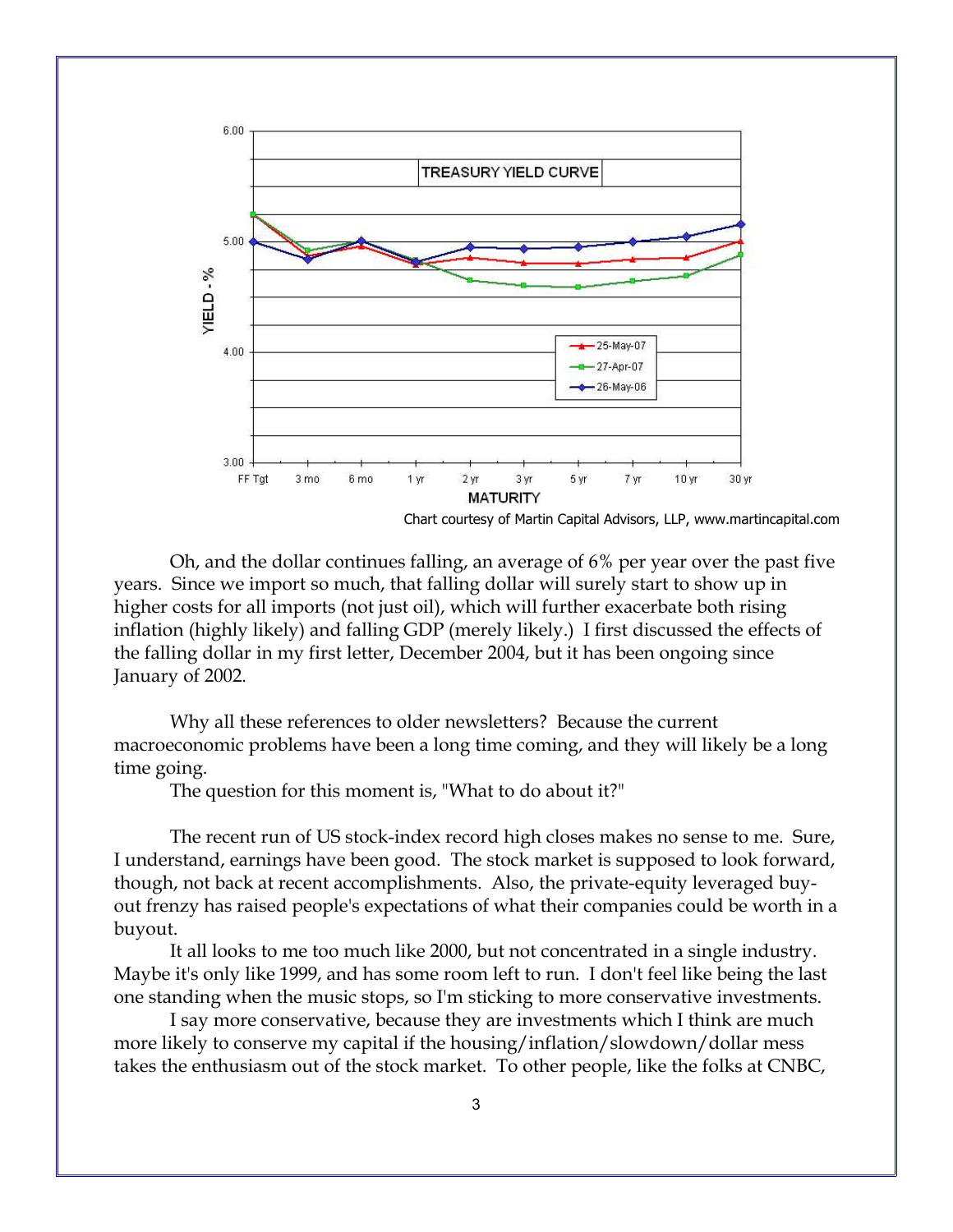my recommendations are not conservative but heretical or radical because they are unconventional. Oh, well.

As so often before, I suggest that you put a large fraction, ideally more than half, of your stock and bond investments in the stocks and bonds of the major economic powers (not the flashy upstarts) of Europe and Australasia. Remember that figure of the dollar falling 6% per year on average? To the holder of an overseas investment, that's a 6% annual return *just from the currency adjustment*, without even considering the good economic performance of those regions and those securities markets.

If you're wavering about putting too much of your money "over there," here's a half-measure to consider: look for the big strong US companies that have the majority of their sales overseas. Again, there's the currency benefit: the dollar's fall alone has raised those companies' overseas profits 6% per year (a very loose broad average now) before even considering the companies' overseas successes.

A falling dollar is a run-away benefit to these companies. To the extent that their costs are incurred here in dollars, their costs translated abroad are falling, making their products more competitive. Sales rise, profits rise. Then every bit of profit gets magnified when it's converted back to dollars.

As a very general rule of thumb, the large capitalization companies are the ones with high overseas sales. Just for example, off the top of my head: GE, the major drug companies, Caterpillar, IBM, Proctor & Gamble, and so on. Of those, some are probably overpriced, but some could be attractive based on their overseas exposure.

It used to be said that "When the US economy sneezes, the world catches a cold." I think those days are ending. At the moment, among the traditional economic powers Europe and Japan enjoy higher GDP growth rates than the US does. Some of the highgrowth countries like Brazil, India, Korea, Taiwan, etc., have established enough of a middle class that their own domestic demand can keep their industries busy even if their exports to the US falter. China is probably in that group, but they are awfully dependent on us for final demand. Mexico is definitely dependent on US demand, so our recessions will be their recessions for some years to come.

Yesterday's big drop in the Shanghai market, by the way, is not significant for US investors. When they had the previous drop a few months ago, it spooked people around the world, but now that everyone has had time to think about it, reactions will be calmer. The Shanghai market is meaningful for China, but not for the rest of the world.

That said, I think the US may soon end its string of record market highs, but for its own reasons. The factors that will harm the US economy are essential domestic